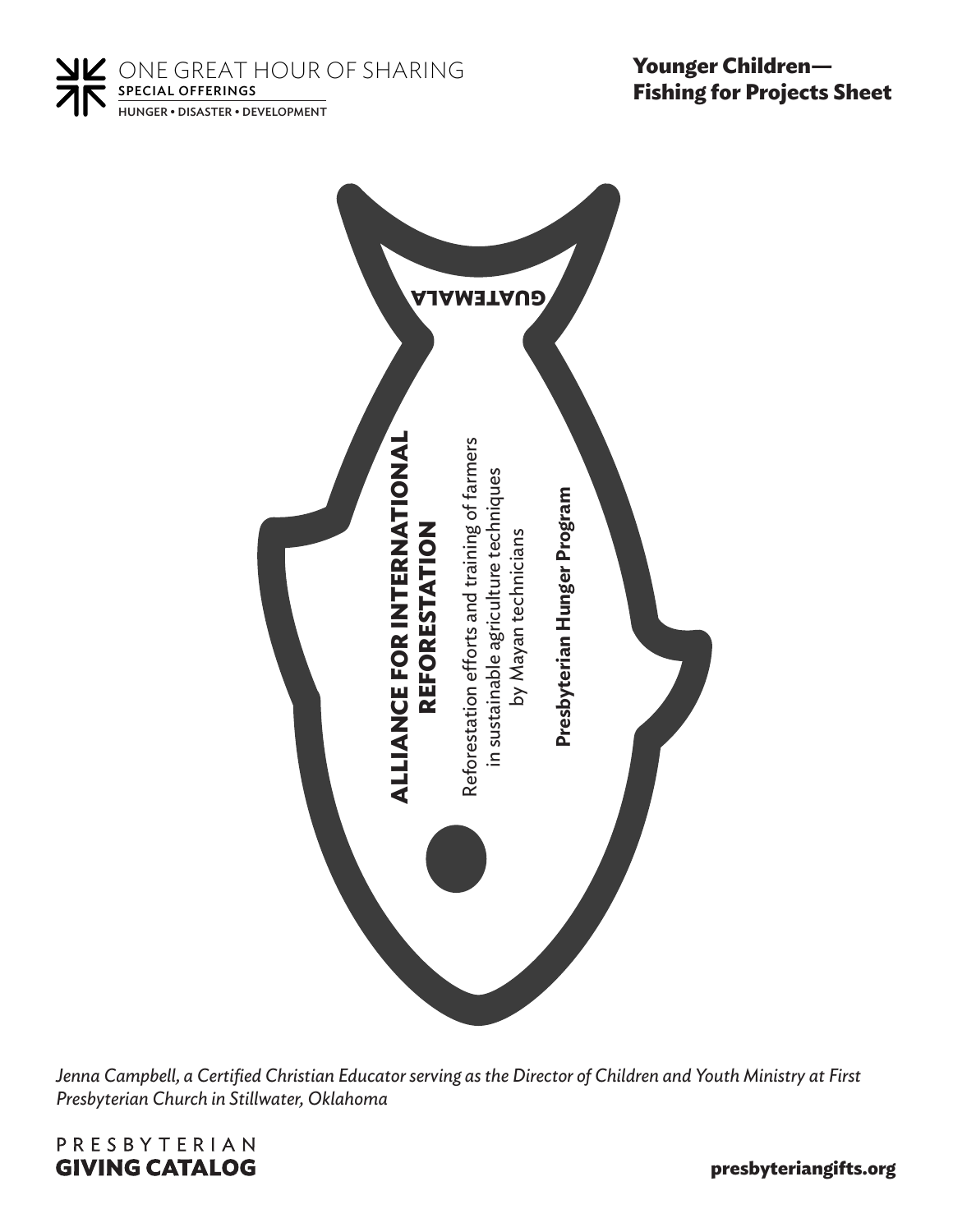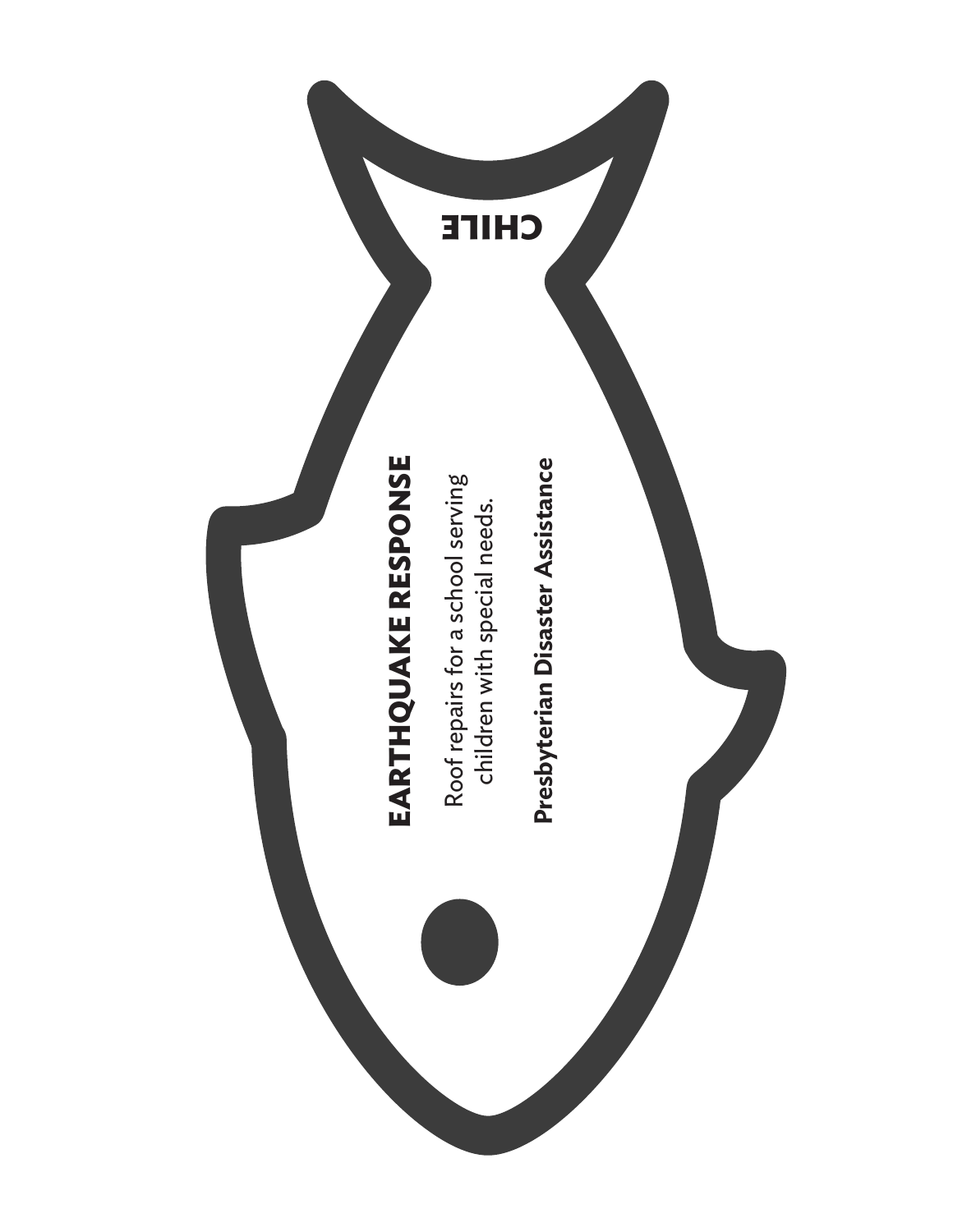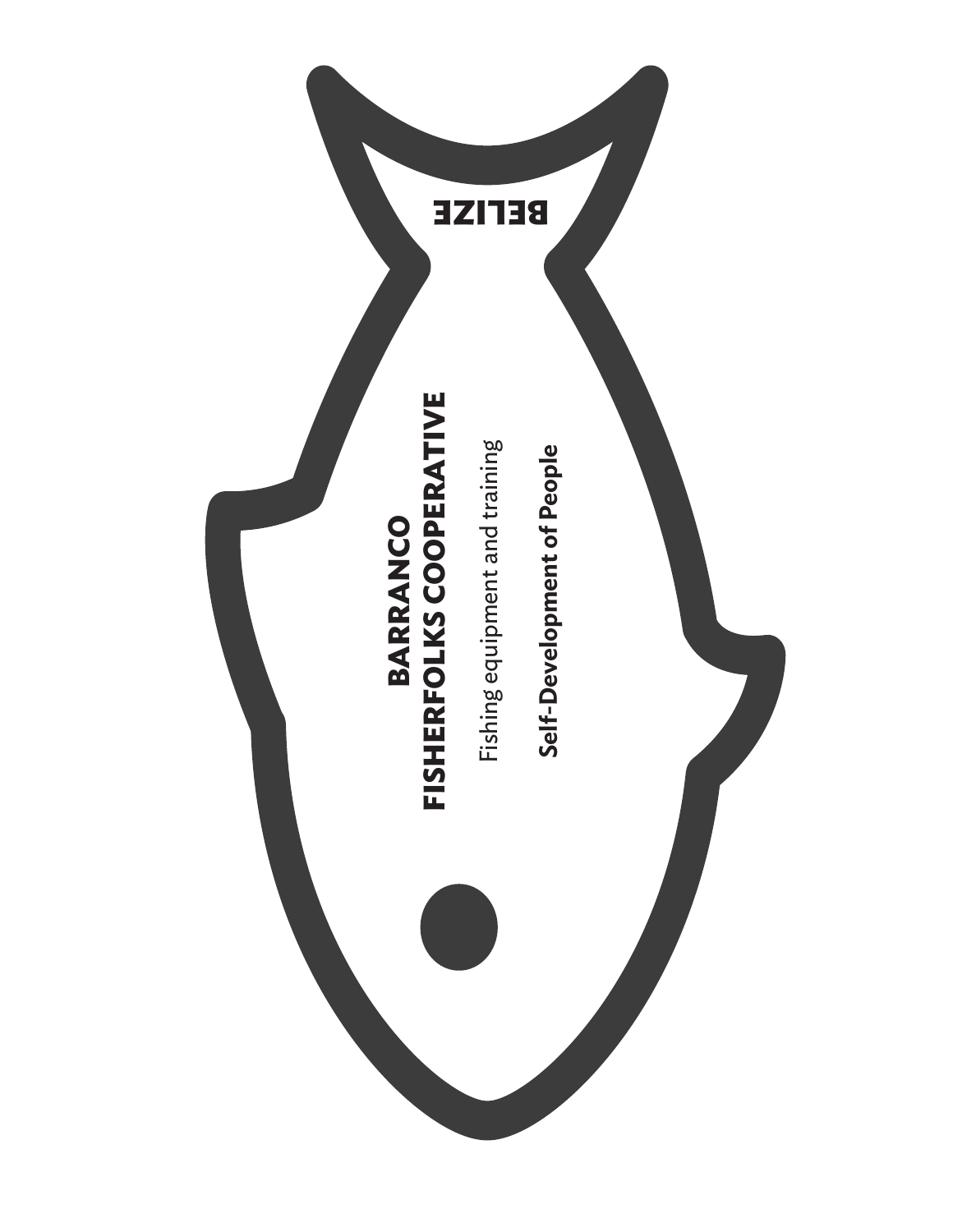

Presbyterian Hunger Program **Presbyterian Hunger Program**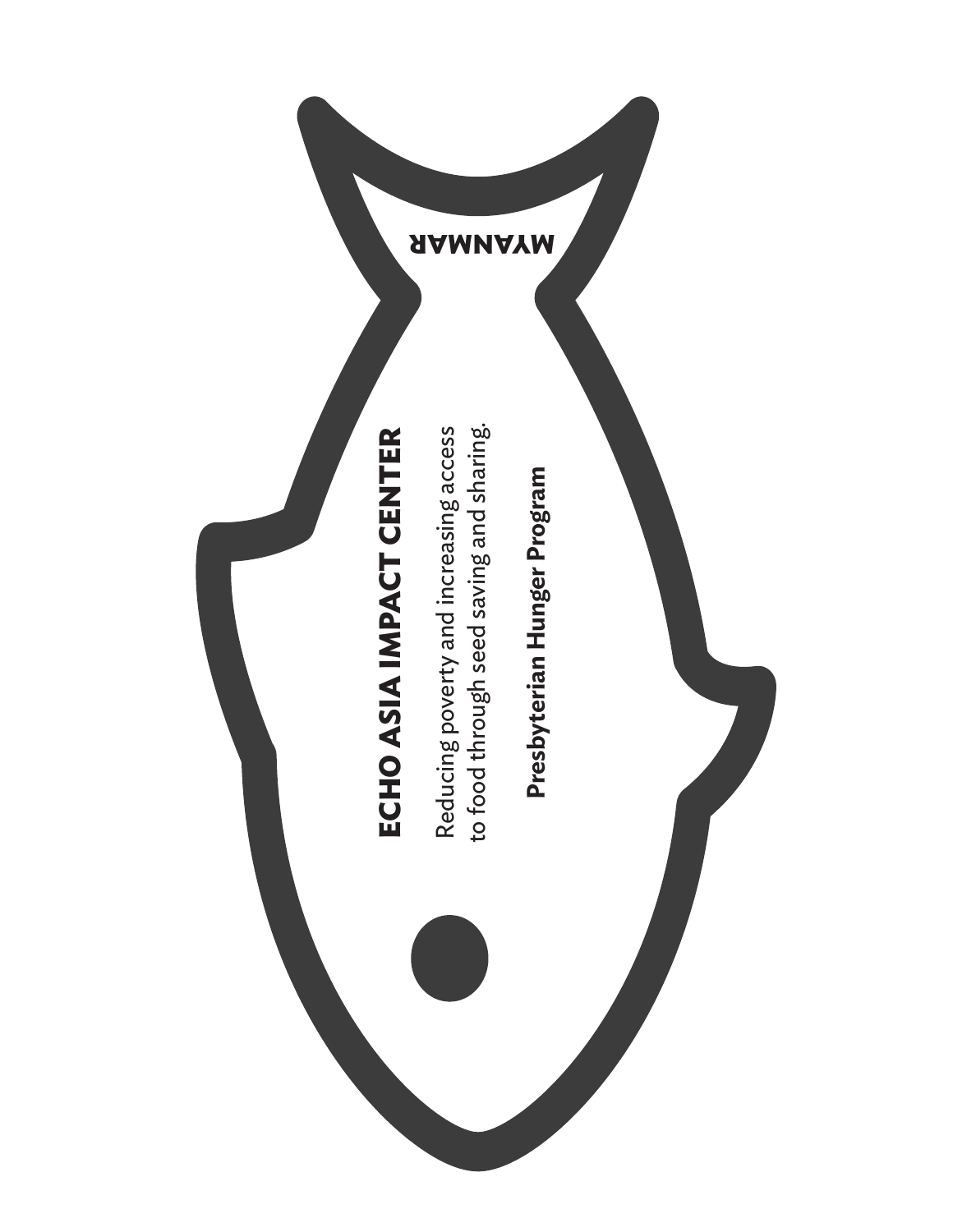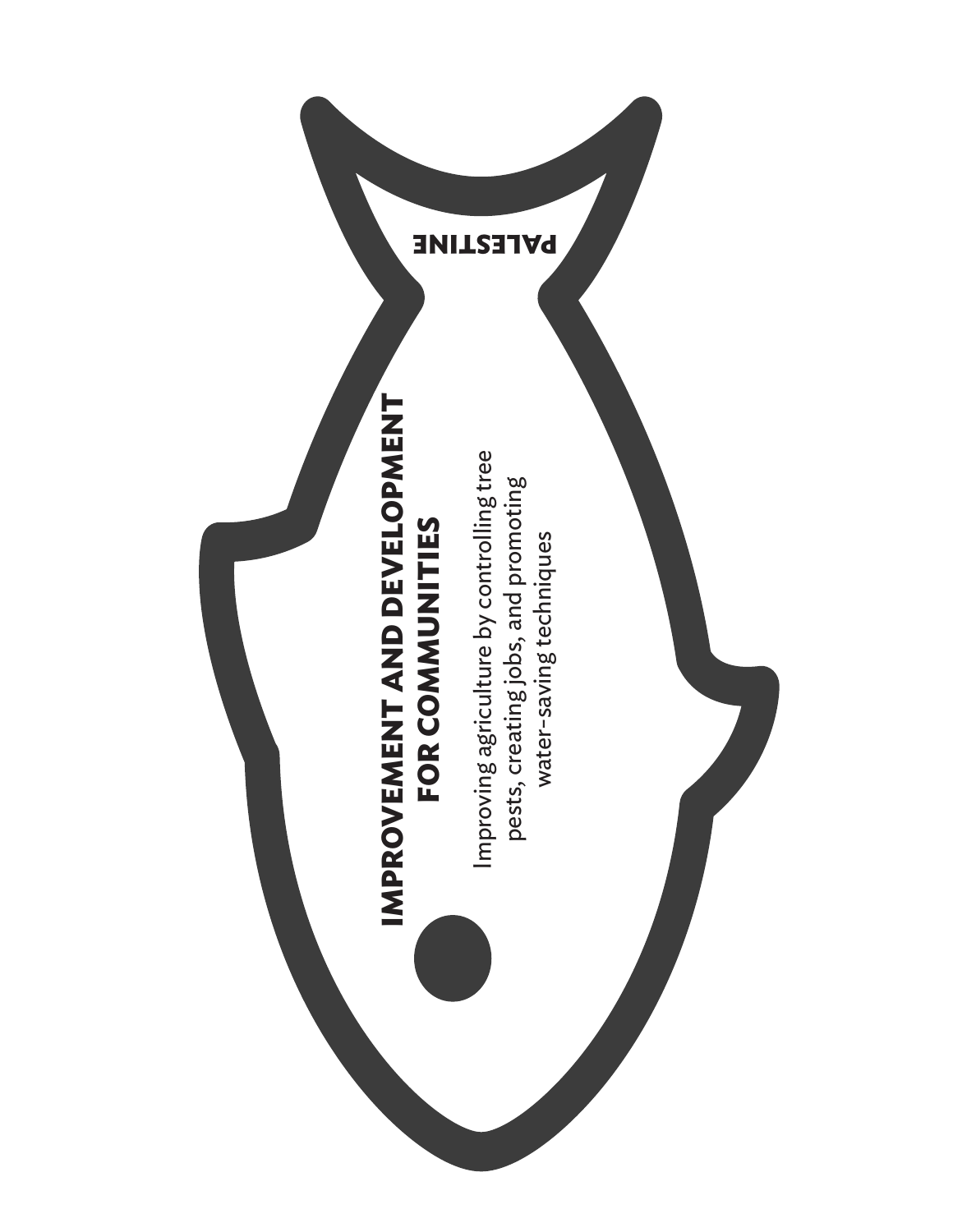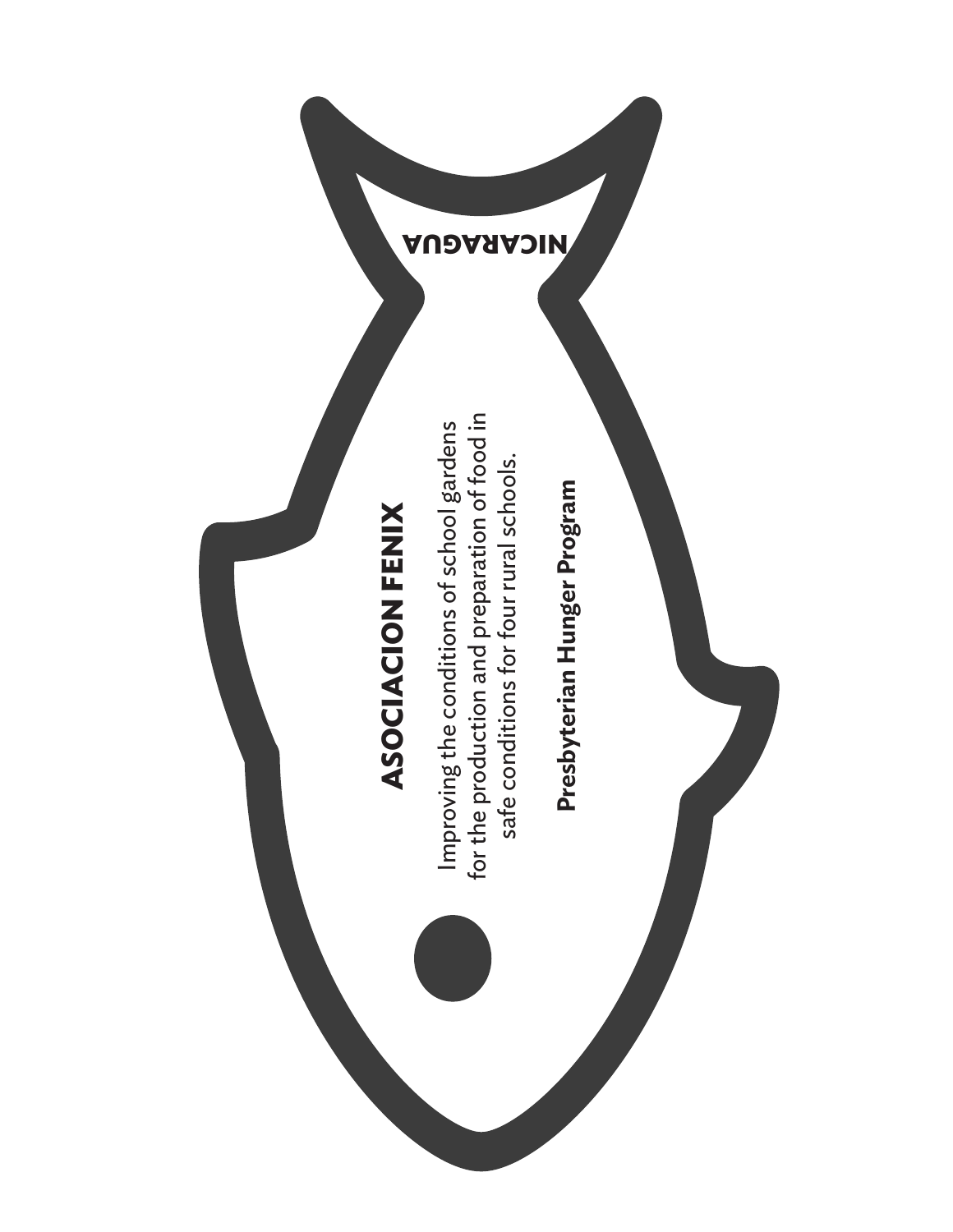

Presbyterian Disaster Assistance **Presbyterian Disaster Assistance**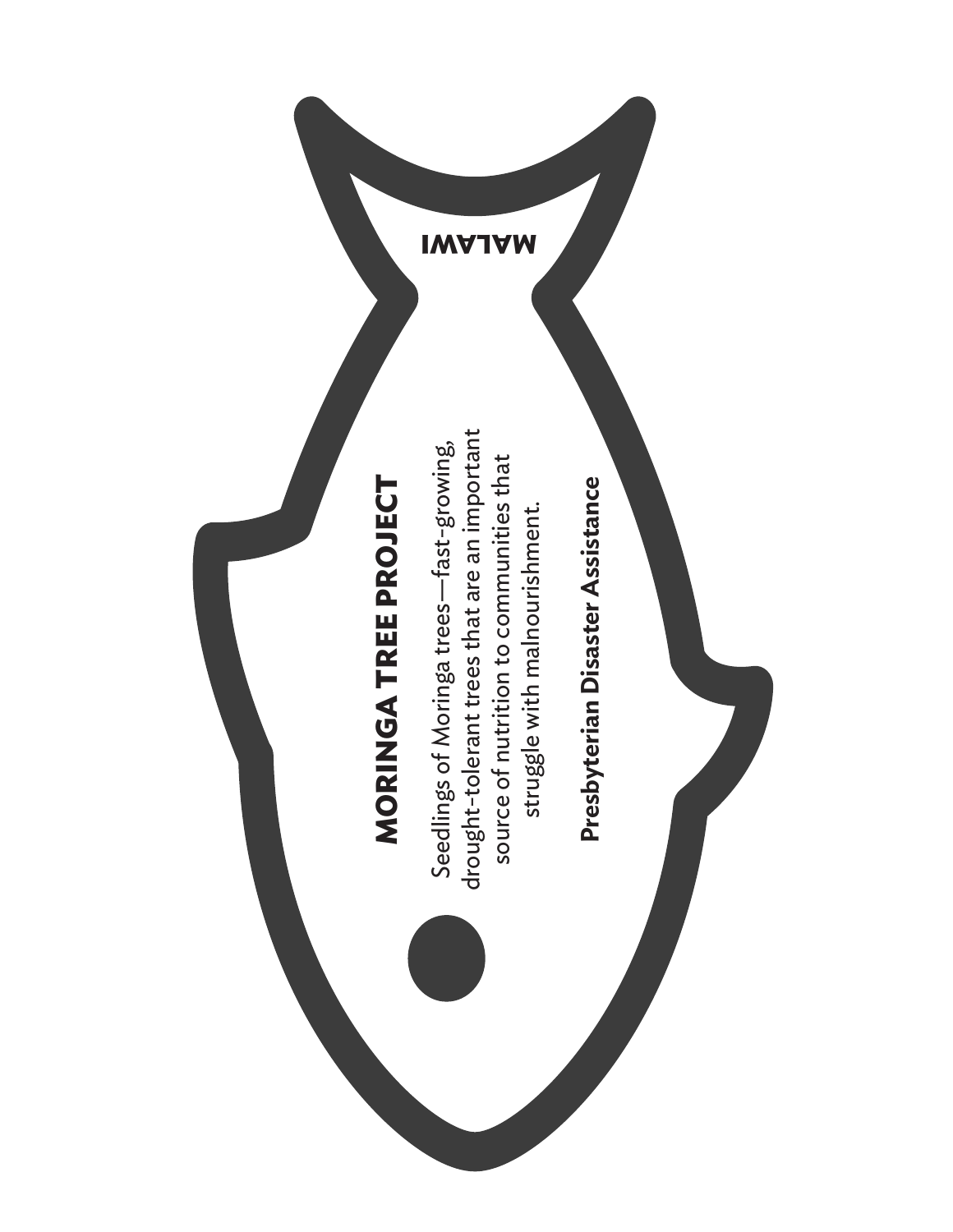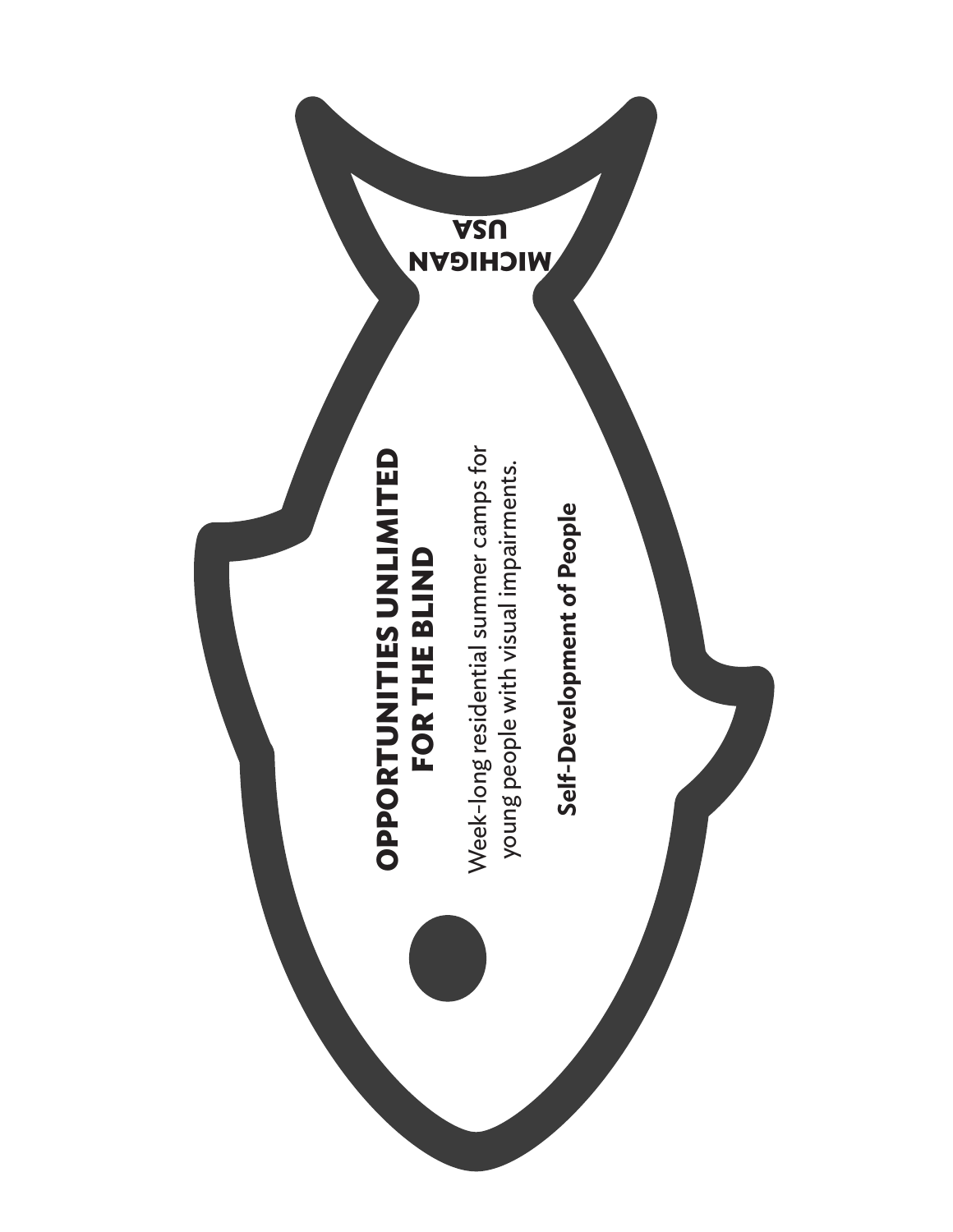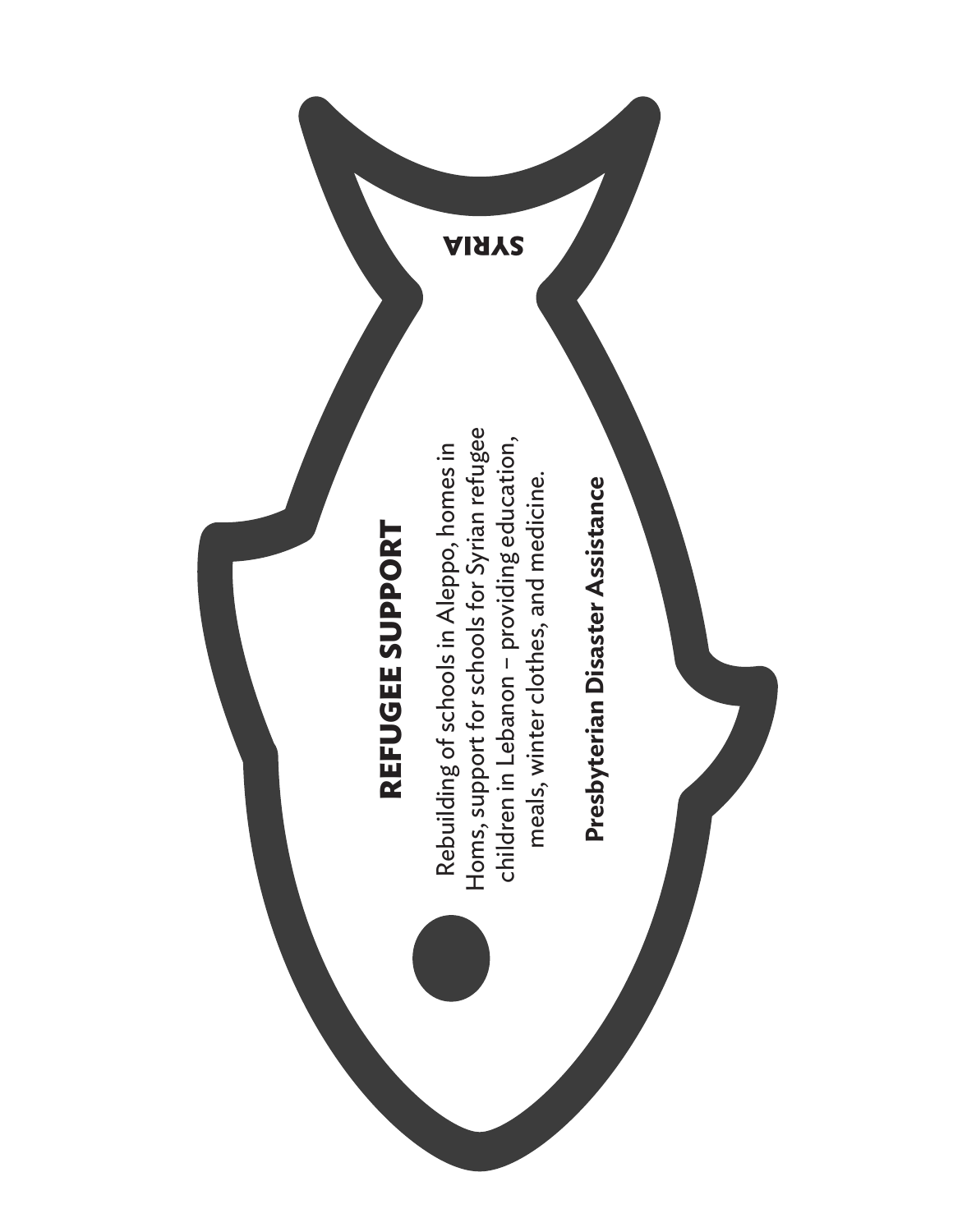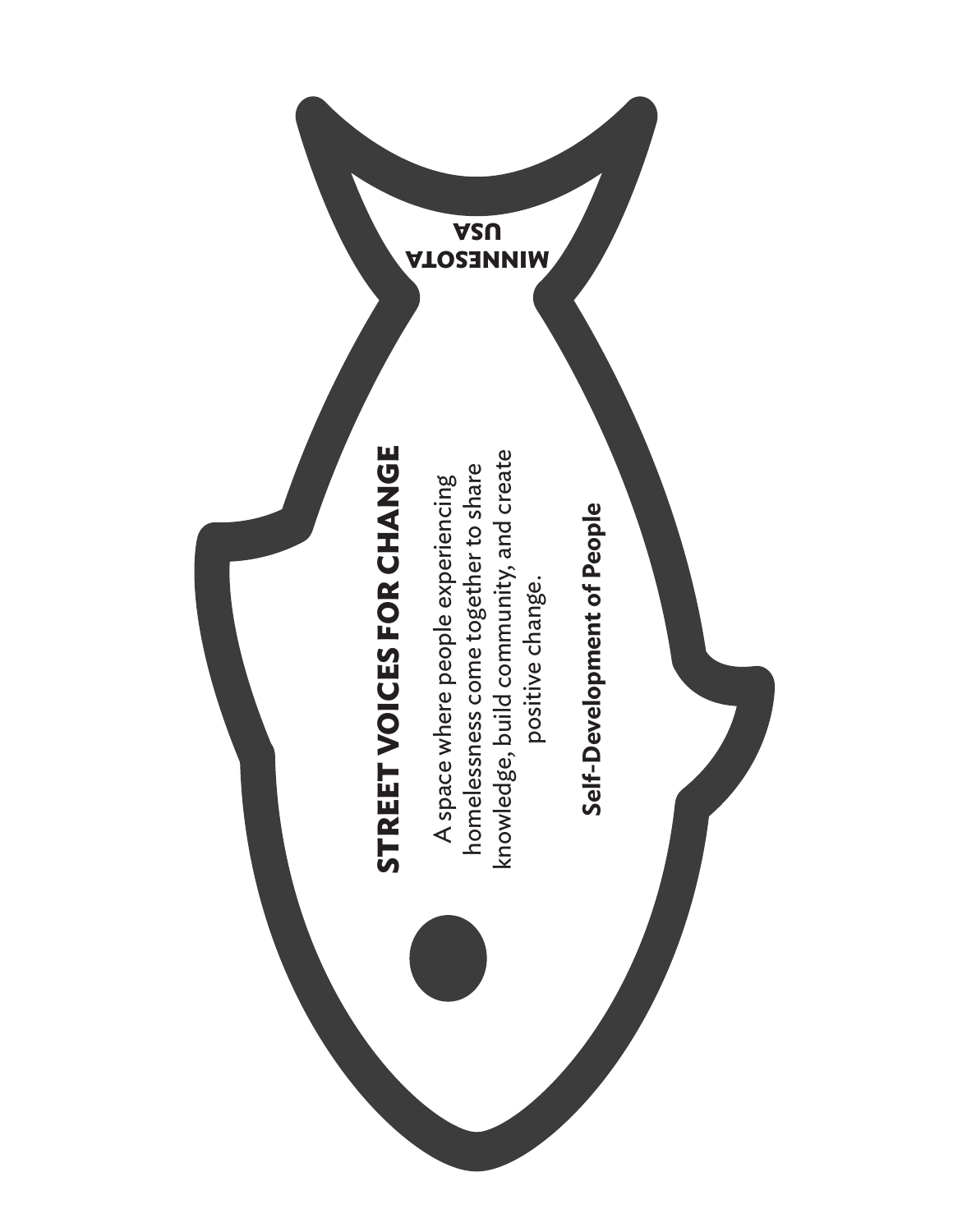